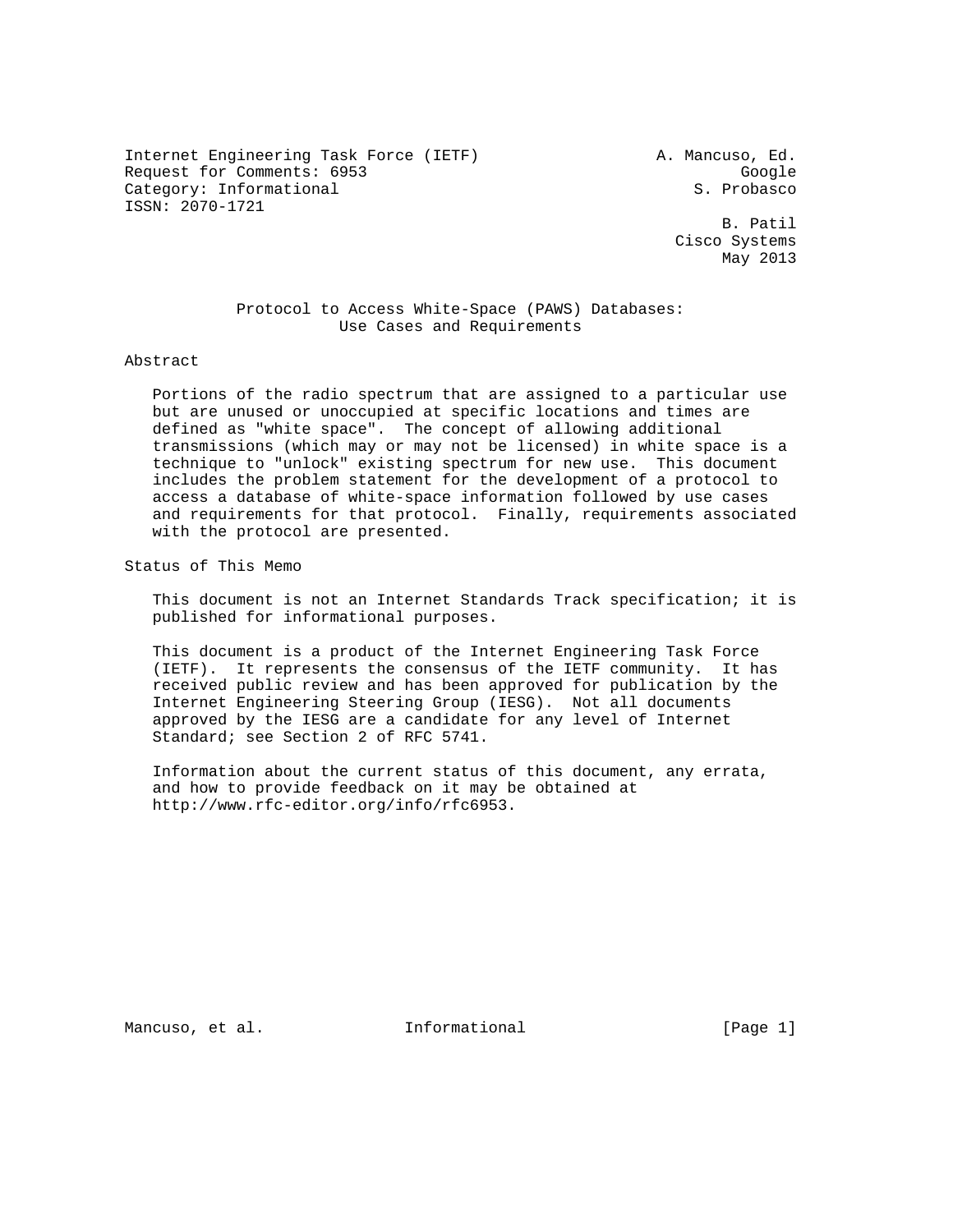# Copyright Notice

 Copyright (c) 2013 IETF Trust and the persons identified as the document authors. All rights reserved.

 This document is subject to BCP 78 and the IETF Trust's Legal Provisions Relating to IETF Documents

 (http://trustee.ietf.org/license-info) in effect on the date of publication of this document. Please review these documents carefully, as they describe your rights and restrictions with respect to this document. Code Components extracted from this document must include Simplified BSD License text as described in Section 4.e of the Trust Legal Provisions and are provided without warranty as described in the Simplified BSD License.

Table of Contents

| 1 <sub>1</sub> |        |                                                                                                                                                                                                                                         | 3              |
|----------------|--------|-----------------------------------------------------------------------------------------------------------------------------------------------------------------------------------------------------------------------------------------|----------------|
|                | 1.1.   | Introduction to White Space                                                                                                                                                                                                             | $\overline{3}$ |
|                | 1.2.   | the contract of the contract of the contract of the contract of the contract of the contract of the contract of the contract of the contract of the contract of the contract of the contract of the contract of the contract o<br>Scope | $\overline{4}$ |
|                | 1.2.1. |                                                                                                                                                                                                                                         | $\overline{4}$ |
|                |        | Out of Scope<br>1.2.2.                                                                                                                                                                                                                  | $\overline{4}$ |
| 2.1            |        | 5<br>Conventions Used in This Document                                                                                                                                                                                                  |                |
|                | 2.1.   |                                                                                                                                                                                                                                         | 5              |
|                | 2.2.   | Requirements Language                                                                                                                                                                                                                   | 5              |
|                |        |                                                                                                                                                                                                                                         | 6              |
|                | 3.1.   | $6\phantom{1}6$                                                                                                                                                                                                                         |                |
|                | 3.2.   |                                                                                                                                                                                                                                         | 8              |
|                | 3.3.   |                                                                                                                                                                                                                                         | 8              |
|                | 3.4.   |                                                                                                                                                                                                                                         | 9              |
|                | 3.5.   |                                                                                                                                                                                                                                         | 9              |
|                |        | 4. Use Cases                                                                                                                                                                                                                            |                |
|                | 4.1.   | Master-Slave White-Space Networks 9                                                                                                                                                                                                     |                |
|                | 4.2.   | Offloading: Moving Traffic to a White-Space Network 11                                                                                                                                                                                  |                |
|                | 4.3.   | White Space Serving as Backhaul $\cdots$ , 13                                                                                                                                                                                           |                |
|                | 4.4.   | Rapid Network Deployment during Emergencies 14                                                                                                                                                                                          |                |
|                | 4.5.   | White Space Used for Local TV Broadcaster 15                                                                                                                                                                                            |                |
|                |        |                                                                                                                                                                                                                                         |                |
|                | 5.1.   | Data Model Requirements 16                                                                                                                                                                                                              |                |
|                |        | 17                                                                                                                                                                                                                                      |                |
|                | 5.3.   | Operational Requirements 19                                                                                                                                                                                                             |                |
|                | 5.4.   |                                                                                                                                                                                                                                         |                |
|                |        | 6. Security Considerations 20                                                                                                                                                                                                           |                |
| 7.             |        | 22                                                                                                                                                                                                                                      |                |
| 8.             |        |                                                                                                                                                                                                                                         |                |
|                | 8.1.   | Normative References 22                                                                                                                                                                                                                 |                |
|                |        | 8.2. Informative References 22                                                                                                                                                                                                          |                |
|                |        |                                                                                                                                                                                                                                         |                |

Mancuso, et al. 1nformational 1999 [Page 2]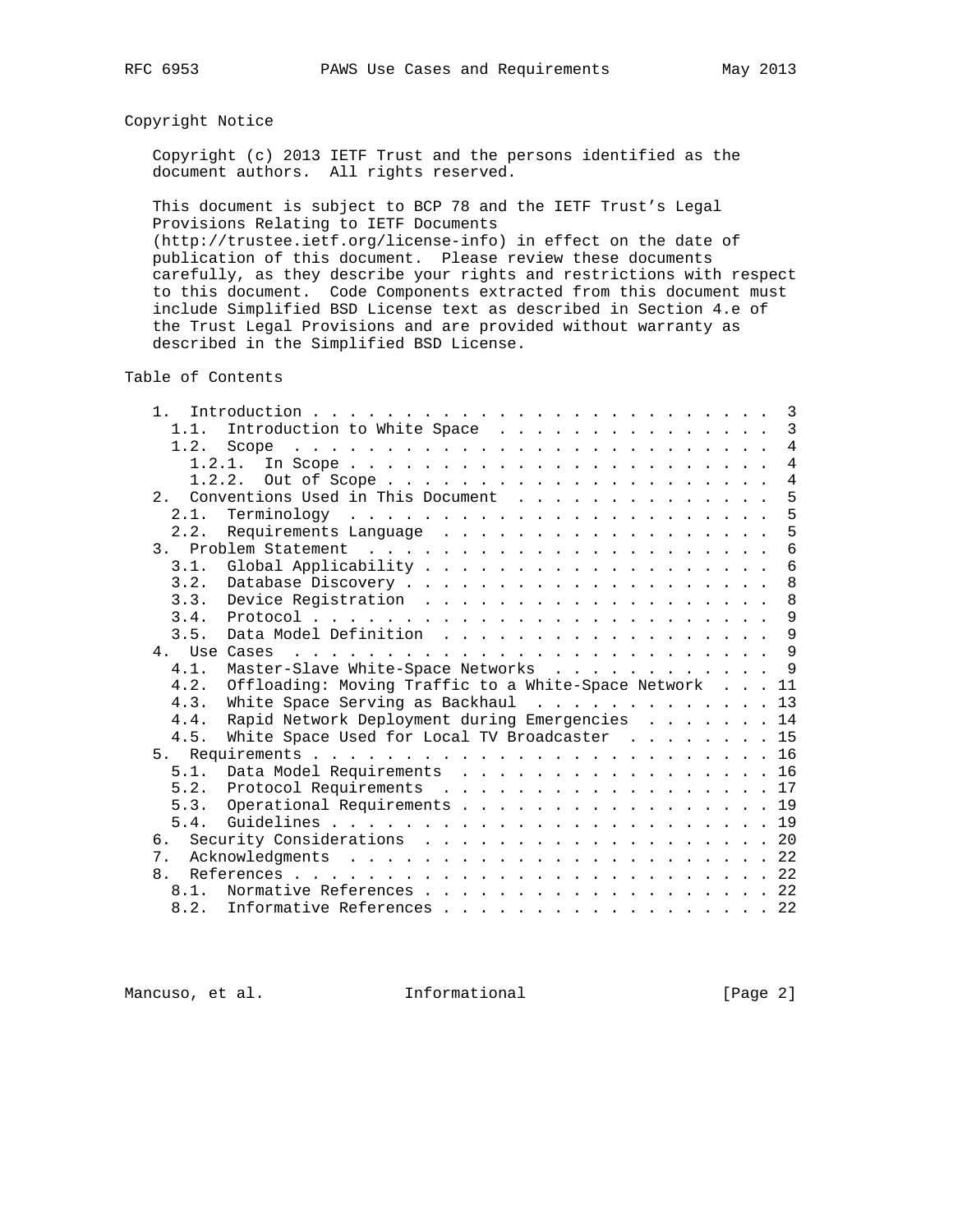# 1. Introduction

## 1.1. Introduction to White Space

 Wireless spectrum is a commodity that is regulated by governments. The spectrum is used for various purposes, which include, but are not limited to, entertainment (e.g., radio and television), communication (e.g., telephony and Internet access), military (e.g., radars, etc.), and navigation (e.g., satellite communication, GPS). Portions of the radio spectrum that are assigned to a licensed (primary) user but are unused or unoccupied at specific locations and times are defined as "white space". The concept of allowing additional (secondary) transmissions (which may or may not be licensed) in white space is a technique to "unlock" existing spectrum for new use.

 An obvious requirement is that these secondary transmissions do not interfere with the assigned use of the spectrum. One interesting observation is that often, in a given physical location, the primary user(s) may not be using the entire band assigned to them. The available spectrum for secondary transmissions would then depend on the location of the secondary user. The fundamental issue is how to determine, for a specific location and specific time, if any of the assigned spectrum is available for secondary use.

 Academia and industry have studied multiple cognitive radio [CRADIO] mechanisms for use in such a scenario. One simple mechanism is to use a geospatial database that contains the spatial and temporal profile of all primary licensees' spectrum usage, and require secondary users to query the database for available spectrum that they can use at their location. Such databases can be accessible and queryable by secondary users on the Internet.

 Any entity that is assigned spectrum that is not densely used may be asked by a governmental regulatory agency to share it to allow for more intensive use of the spectrum. Providing a mechanism by which secondary users share the spectrum with the primary user is attractive in many bands, in many countries.

 This document includes the problem statement followed by use cases and requirements associated with the use of white-space spectrum by secondary users via a database query protocol. The final sections include the requirements associated with such a protocol. Note that the IETF has undertaken to develop a database query protocol (see [PAWS]).

Mancuso, et al. 1nformational 1996 [Page 3]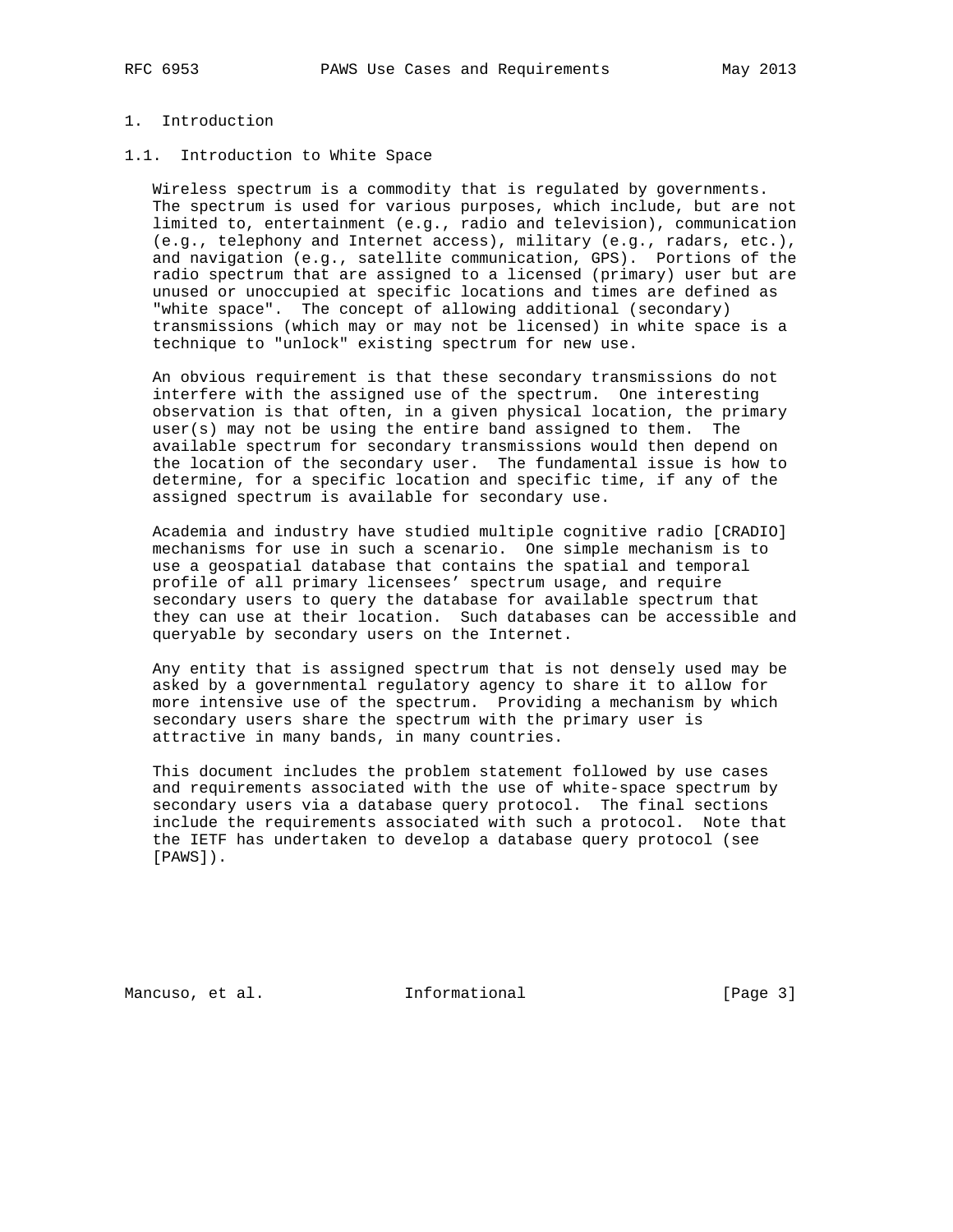### 1.2. Scope

## 1.2.1. In Scope

 This document covers the requirements for a protocol to allow a device to access a database to obtain spectrum availability information. Such a protocol should allow a device to perform the following actions:

- 1. Determine the relevant database to query.
- 2. Connect to and optionally register with the database using a well-defined protocol.
- 3. Provide geolocation and perhaps other data to the database using a well-defined format for querying the database.
- 4. Receive in response to the query a list of available white-space frequencies at the specified geolocation using a well-defined format for the information.
- 5. Send an acknowledgment to the database with information containing channels selected for use by the device and other device operation parameters.

 Note: The above protocol actions should explicitly or implicitly support the ability of devices to re-register and/or re-query the database when they change their locations or operating parameters. This will allow them to receive permission to operate in their new locations and/or with their new operating parameters, and to send acknowledgments to the database that include information on their new operating parameters.

## 1.2.2. Out of Scope

The following topics are out of scope for this specification:

- 1. It is the device's responsibility to query the database for new spectrum when the device moves, changes operating parameters, loses connectivity, etc. Other synchronization mechanisms are out of scope.
- 2. A rogue device may operate without contacting the database to obtain available spectrum. Hence, enforcement of spectrum usage by devices is out of scope.

Mancuso, et al. 1nformational 1999 [Page 4]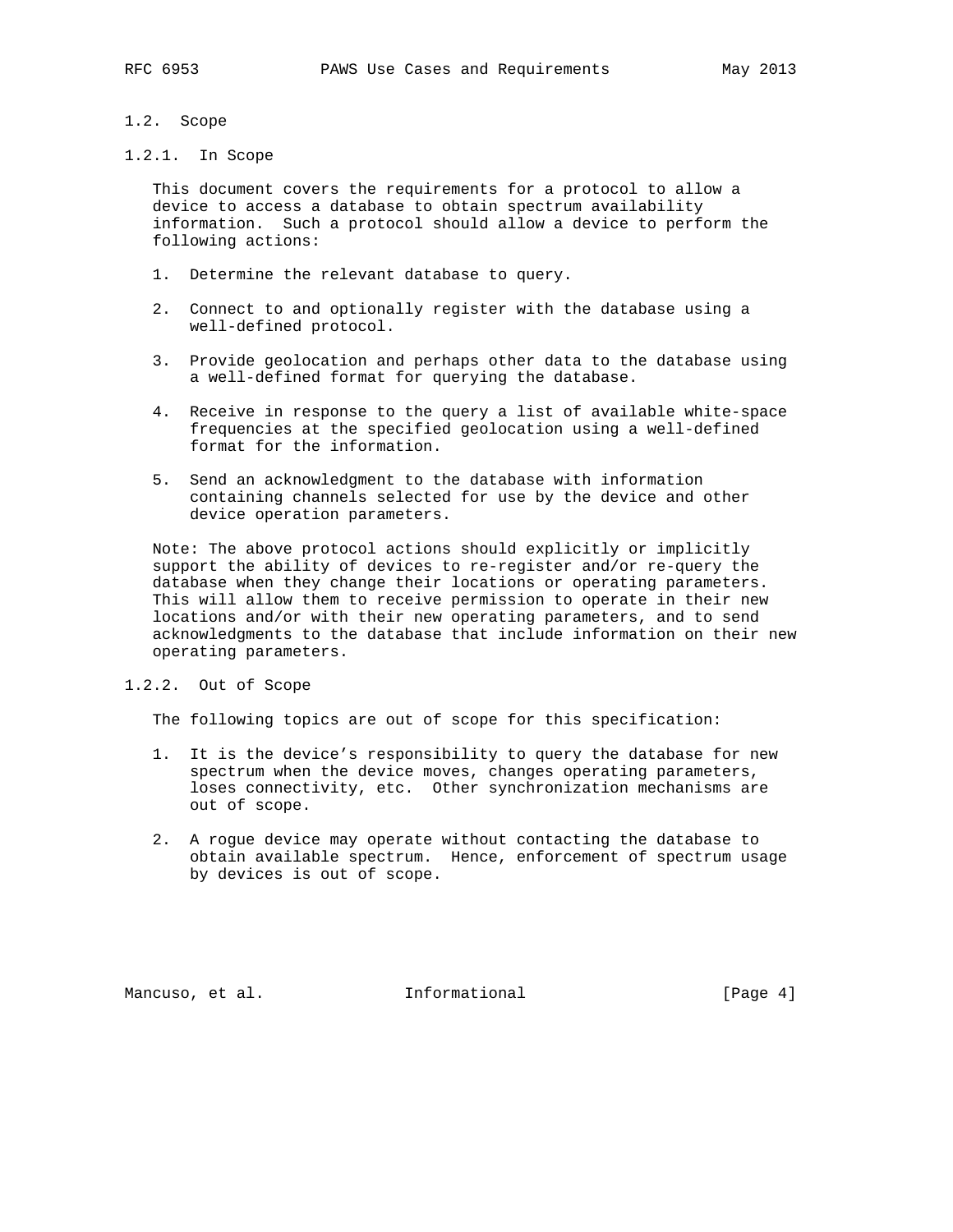- 3. The protocol defines communications between the database and devices. The protocol for communications between devices is out of scope.
- 4. Coexistence and interference avoidance of white-space devices within the same spectrum are out of scope.
- 5. Provisioning (releasing new spectrum for white-space use) is out of scope.
- 2. Conventions Used in This Document
- 2.1. Terminology
	- Database: A database is an entity that contains current information about available spectrum at a given location and time, as well as other types of information related to spectrum availability and usage.
	- Device Class: Identifies classes of devices including fixed, mobile, portable, etc. May also indicate if the device is indoor or outdoor.

Device ID: An identifier for a device.

- Master Device: A device that queries the database, on its own behalf and/or on behalf of a slave device, to obtain available spectrum information.
- Slave Device: A device that queries the database through a master device.
- Trusted Database: A database that is trusted by a device or provides data objects that are trusted by a device.
- White Space (WS): Radio spectrum that is available for secondary use at a specific location and time.
- White-Space Device (WSD): A device that uses white-space spectrum as a secondary user. A white-space device can be a fixed or portable device such as an access point, base station, or cell phone.

2.2. Requirements Language

 The key words "MUST", "MUST NOT", "REQUIRED", "SHALL", "SHALL NOT", "SHOULD", "SHOULD NOT", "RECOMMENDED", "MAY", and "OPTIONAL" in this document are to be interpreted as described in RFC 2119 [RFC2119].

Mancuso, et al. **Informational** [Page 5]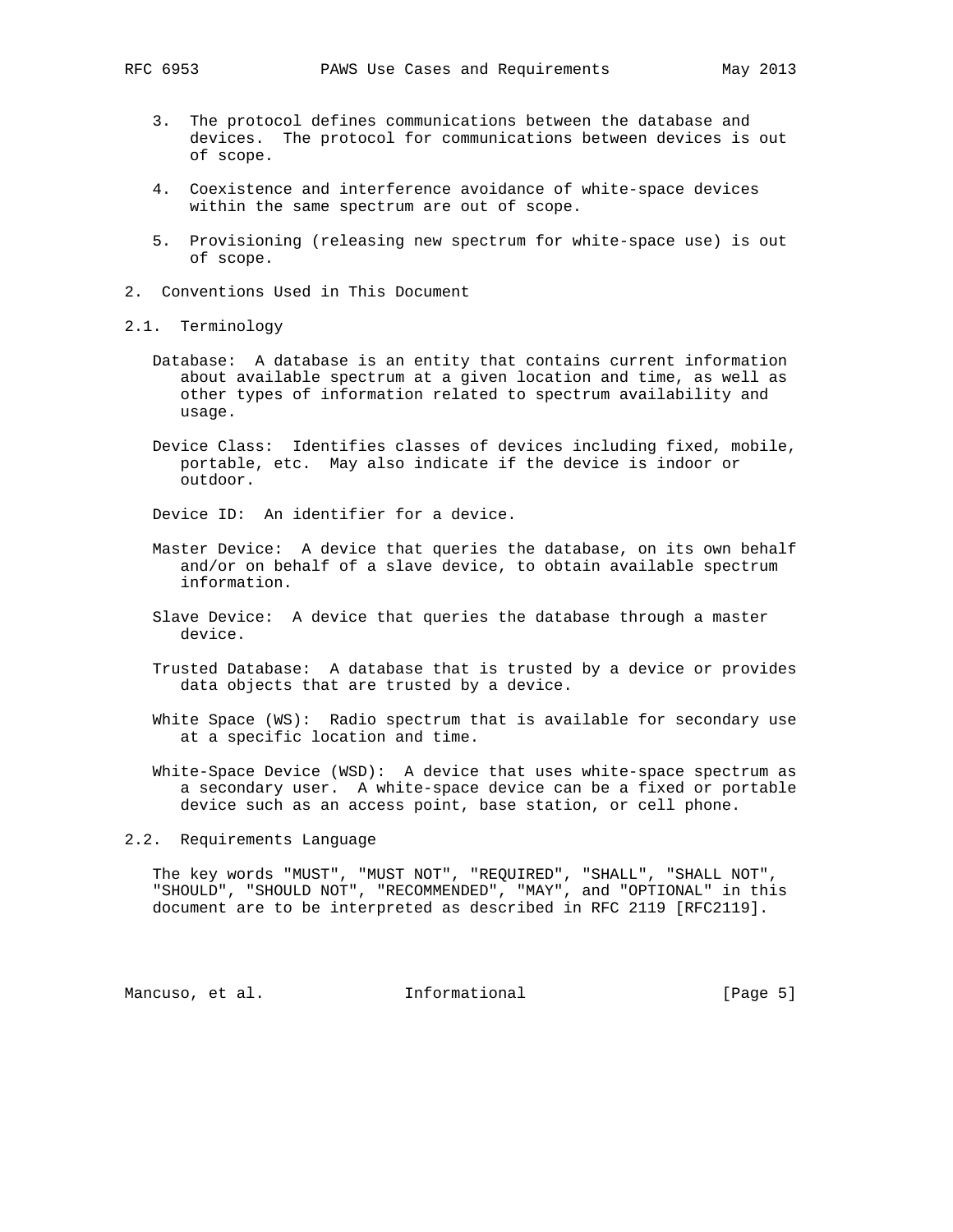#### 3. Problem Statement

 The use of white-space spectrum is enabled via the capability of a device to query a database and obtain information about the availability of spectrum for use at a given location. The databases are reachable via the Internet, and the devices querying these databases are expected to have some form of Internet connectivity, directly or indirectly. While databases are expected to support the rule  $set(s)$  of one or more regulatory domains, and the regulations and available spectrum associated with each rule set may vary, the fundamental operation of the protocol must be independent of any particular regulatory environment.

 An example of the high-level architecture of the devices and databases is shown in Figure 1.



Figure 1: High-Level View of White-Space Database Architecture

 Note that there could be multiple databases serving white-space devices. In some countries, such as the U.S., the regulator has determined that multiple databases may provide service to white-space devices.

 A messaging interface between the white-space devices and the database is required for operating a network using the white-space spectrum. The following sections discuss various aspects of such an interface and the need for a standard.

### 3.1. Global Applicability

 The use of white-space spectrum is currently approved or being considered in multiple regulatory domains, whose rules may differ. However, the need for devices that intend to use the spectrum to communicate with a database remains a common feature. The database

Mancuso, et al. 1nformational 1999 [Page 6]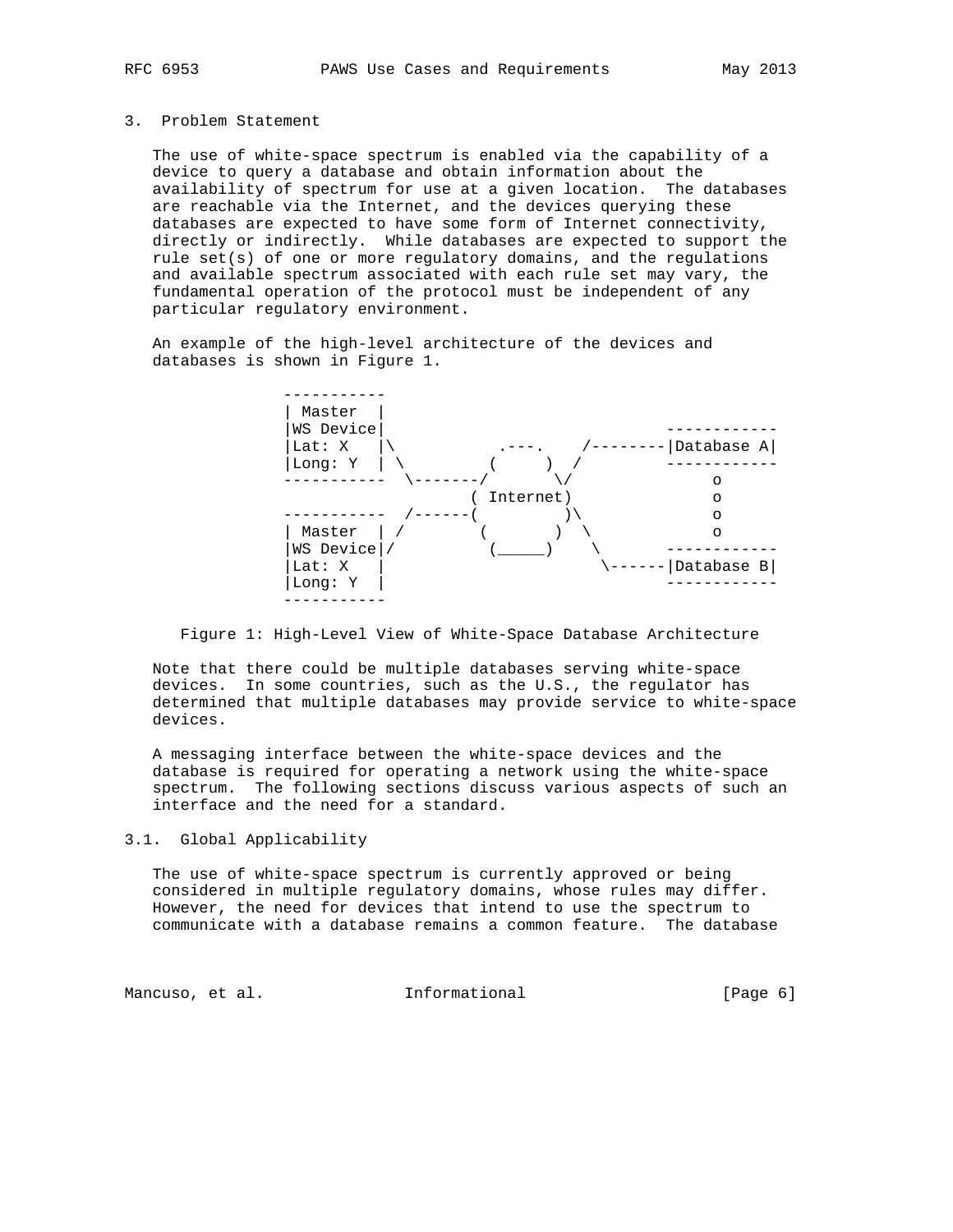implements rules that protect all primary users, independent of the characteristics of the white-space devices. It also provides a way to specify a schedule of use, since some primary users (for example, wireless microphones) only operate in limited time slots.

 Devices need to be able to query a database, directly or indirectly, over the public Internet and/or private IP networks prior to operating in available spectrum. Information about available spectrum, schedule, power, etc., are provided by the database as a response to the query from a device. The messaging interface needs to be:

- 1. Interface agnostic An interface between a master white-space device and database can be wired or unwired (e.g., a radio/air interface technology such as IEEE 802.11af, IEEE 802.15.4m, IEEE 802.16, IEEE 802.22, LTE, etc.) However, the messaging interface between a master white-space device and the database should be agnostic to the interface used for such messaging while being cognizant of the characteristics of the interface technology and the need to include any relevant attributes in the query to the database.
- 2. Spectrum agnostic The spectrum used by primary and secondary users varies by country. Some spectrum bands have an explicit notion of a "channel": a defined swath of spectrum within a band that has some assigned identifier. Other spectrum bands may be subject to white-space sharing, but only have actual frequency low/high parameters to define primary and secondary use. The protocol should be able to be used in any spectrum band where white-space sharing is permitted.
- 3. Globally applicable A common messaging interface between white space devices and databases will enable the use of such spectrum for various purposes on a global basis. Devices can operate in any location where such spectrum is available and a common interface ensures uniformity in implementations and deployment. To allow the global use of white-space devices in different countries (whatever the regulatory domain), the protocol should support the database that communicates the applicable regulatory rule-set information to the white-space device.
- 4. Built on flexible and extensible data structures Different databases are likely to have different requirements for the kinds of data required for registration (different regulatory rule sets that apply to the registration of devices) and other messages sent by the device to the database. For instance, different regulators might require different device-characteristic information to be passed to the database.

Mancuso, et al. 1nformational 1999 [Page 7]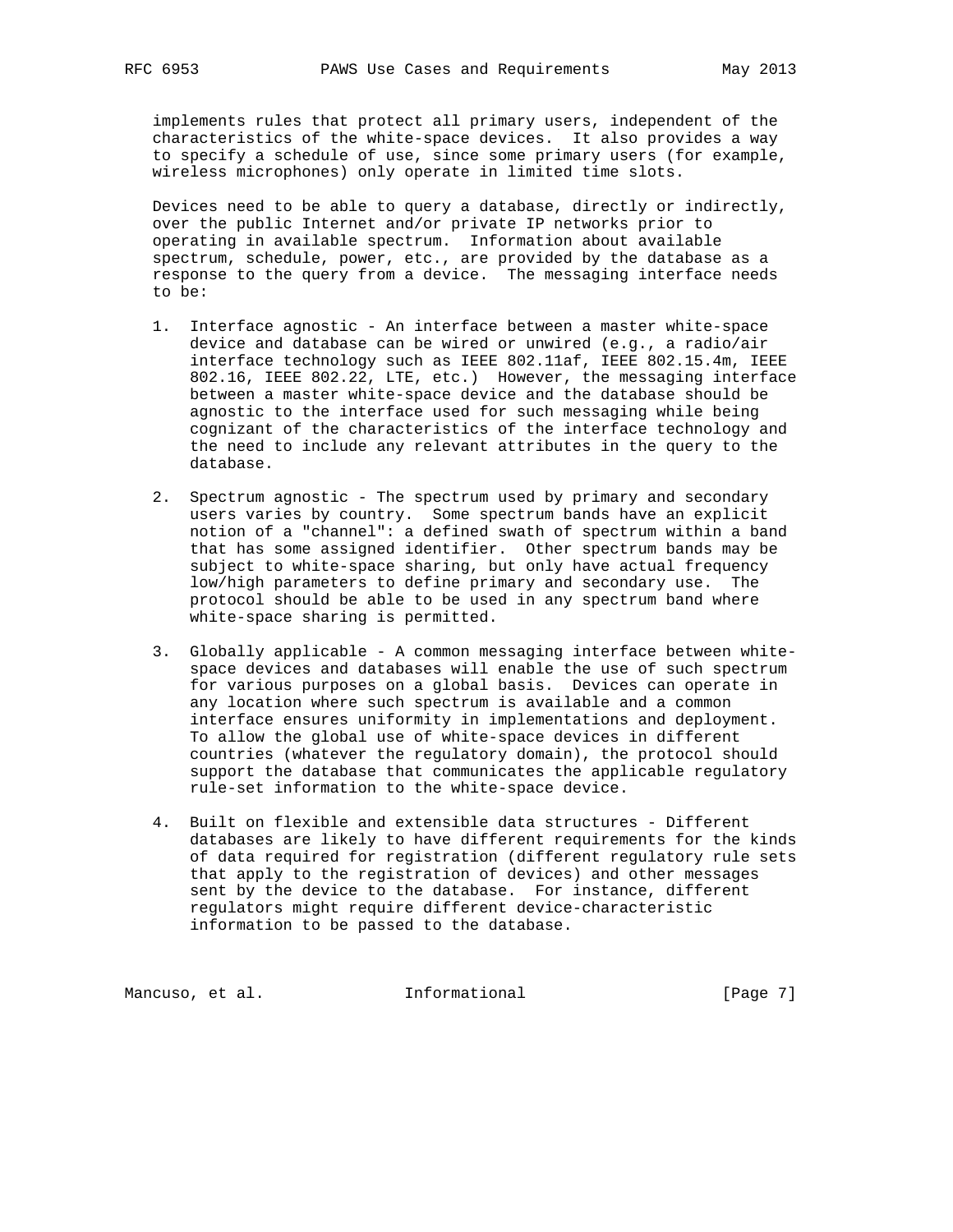#### 3.2. Database Discovery

 The master device must obtain the address of a trusted database, which it will query for available white-space spectrum. If the master device uses a discovery service to locate a trusted database, it may perform the following steps (this description is intended as descriptive, not prescriptive):

- 1. The master device constructs and sends a request (e.g., over the Internet) to a trusted discovery service.
- 2. If no acceptable response is received within a pre-configured time limit, the master device concludes that no trusted database is available. If at least one response is received, the master device evaluates the response(s) to determine if a trusted database can be identified where the master device is able to receive service from the database. If so, it establishes contact with the trusted database.
- 3. The master device establishes a white-space network as described in Section 4.

 Optionally, and in place of steps 1-2 above, the master device can be pre-configured with the address (e.g., URI) of one or more trusted databases. The master device can establish contact with one of these trusted databases.

3.3. Device Registration

 The master device may register with the database before it queries the database for available spectrum. A registration process may consist of the following steps:

- 1. The master device sends registration information to the database. This information may include the device ID; serial number assigned by the manufacturer; device location; device antenna height above ground; name of the individual or business that owns the device; and the name, postal address, email address, and phone number of a contact person responsible for the device's operation.
- 2. The database responds to the registration request with an acknowledgment to indicate the success of the registration request or with an error if the registration was unsuccessful. Additional information may be provided by the database in its response to the master device.

Mancuso, et al. 1nformational 1999 [Page 8]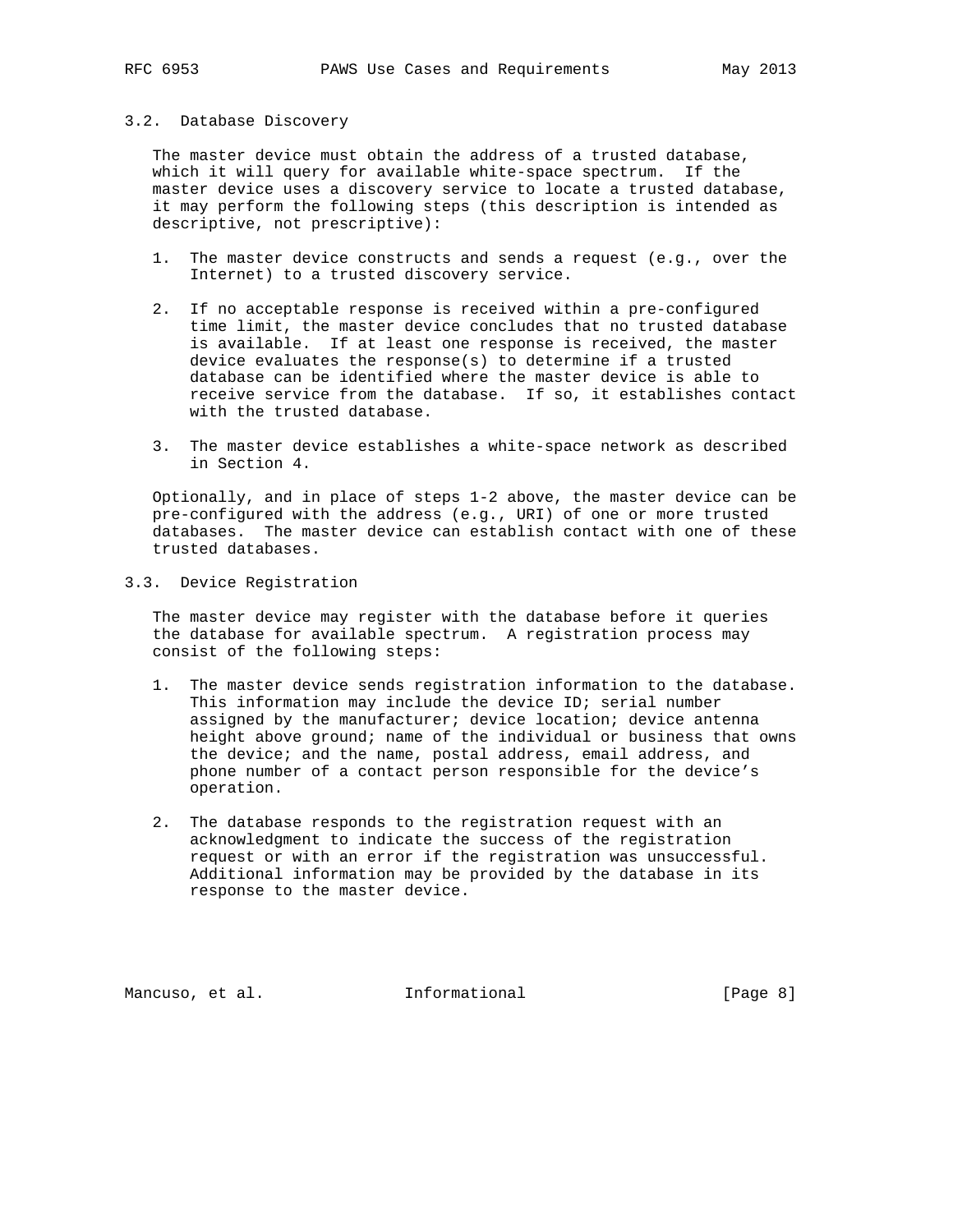## 3.4. Protocol

 A protocol that enables a white-space device to query a database to obtain information about available spectrum is needed. A device may be required to register with the database with some credentials prior to being allowed to query. The requirements for such a protocol are specified in this document.

### 3.5. Data Model Definition

 The contents of the queries and response need to be specified. A data model is required; it must enable the white-space device to query the database while including all the relevant information, such as geolocation, radio technology, power characteristics, etc., which may be country, spectrum, and regulatory dependent. All databases are able to interpret the data model and respond to the queries using the same data model that is understood by all devices.

### 4. Use Cases

 There are many potential use cases for white-space spectrum -- for example, providing broadband Internet access in urban and densely populated hotspots, as well as rural and remote, underserved areas. Available white-space spectrum may also be used to provide Internet 'backhaul' for traditional Wi-Fi hotspots or for use by towns and cities to monitor/control traffic lights, read utility meters, and the like. Still other use cases include the ability to offload data traffic from another Internet access network (e.g., 3G cellular network) or to deliver data, information, or a service to a user based on the user's location. Some of these use cases are described in the following sections.

#### 4.1. Master-Slave White-Space Networks

 There are a number of common scenarios in which a master white-space device will act as proxy or mediator for one or more slave devices using its connection to the Internet to query the database for available spectrum for itself and for one or more slave devices. These slave devices may be fixed or mobile, in close proximity with each other (indoor network or urban hotspot), or at a distance (rural or remote WAN). Once slave devices switch to white-space spectrum for their communications, they may connect through the master to the Internet or use white-space spectrum for intra-network communications only. The master device can continue to arbitrate and control white space communications by slave devices, and it may notify them when they are required to change white-space frequencies or cease white space communications.

Mancuso, et al. **Informational** [Page 9]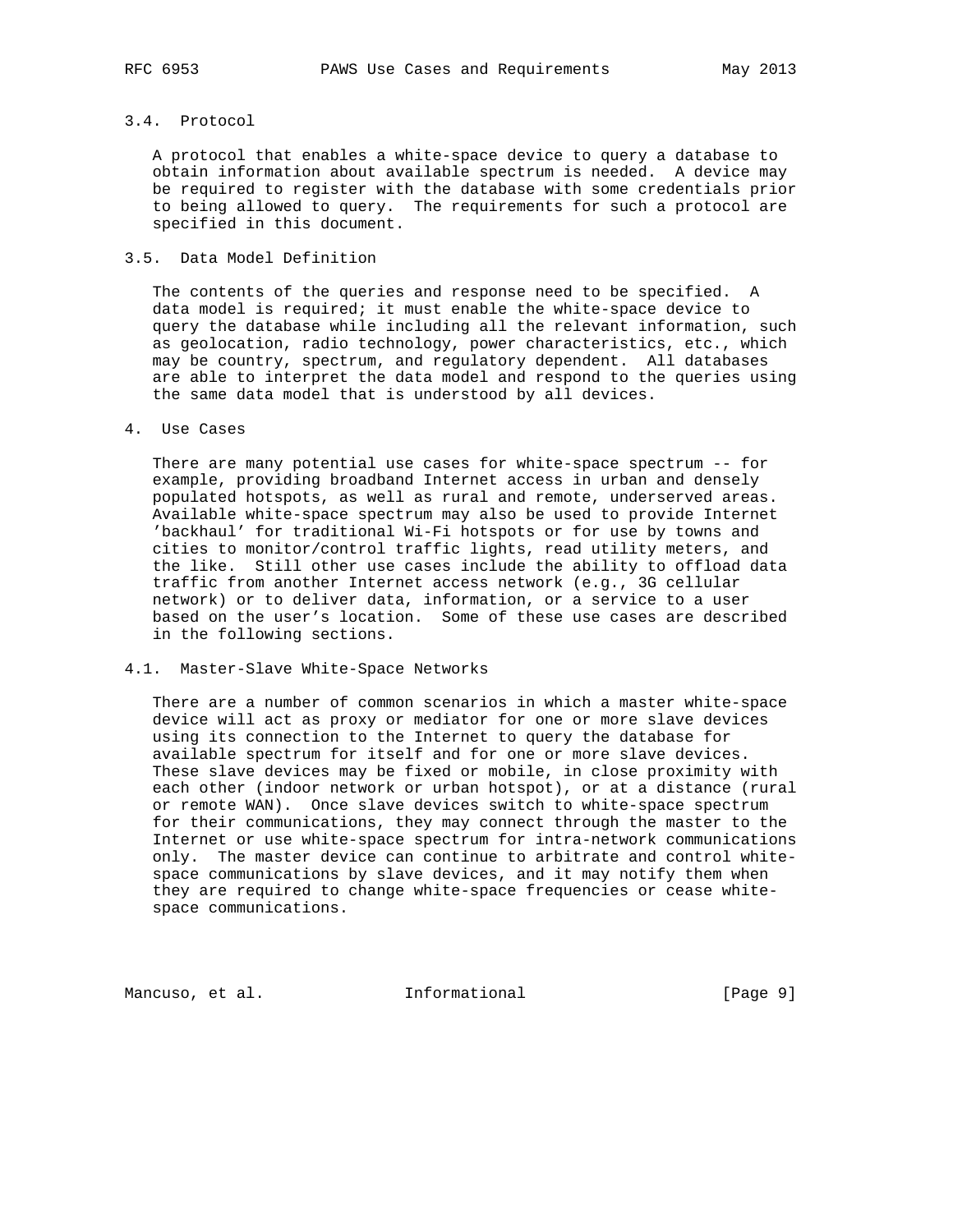Figure 2 depicts the general architecture of such a simple master slave network in which the master device communicates with a database on its own behalf and on behalf of slave devices.



Figure 2: Master-Slave White-Space Network

 The protocol requirements for these master-slave devices and other similar scenarios is essentially the same: the protocol must support the ability of a master device to make available-spectrum query requests on behalf of slave devices, passing device identification, geolocation, and other slave device parameters to the database as required to obtain a list of white-space spectrum available for use by one or more slave devices. Of course, different use cases will use this spectrum information in different ways, and the details of master/slave communications may be different for different use cases.

 Common steps that may occur in master-slave networks include the following:

- 1. The master device powers up.
- 2. Slave devices may power up and associate with the master device via Wi-Fi or some other over-the-air, non-white-space spectrum. Until the slave device is allocated white-space spectrum, any master-slave or slave-slave communications occurs over such non white-space spectrum.

Mancuso, et al. Informational [Page 10]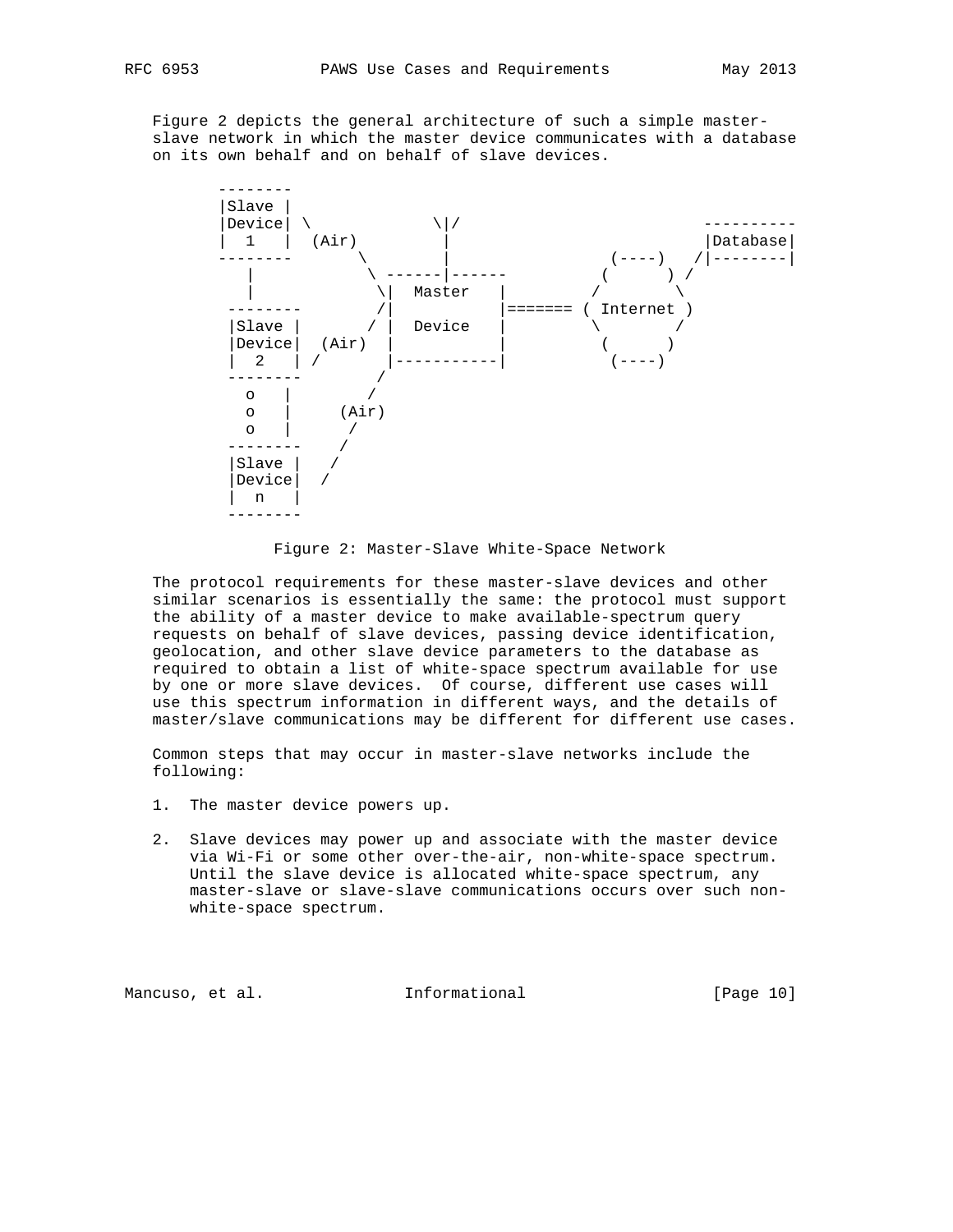- 3. The master has Internet connectivity, determines (or knows) its location, and establishes a connection to a trusted database (see Section 3.2).
- 4. The master may register with the trusted database (see Section 3.3).
- 5. The master sends a query to the trusted database requesting a list of available white-space spectrum based upon its geolocation. Query parameters may include the master's location, device identifier, and antenna height. The master may send available-spectrum requests to the database on behalf of slave devices.
- 6. The database responds to the master's query with a list of available white-space spectrum, associated maximum power levels, and durations of time for spectrum use. If the master made requests on behalf of slave devices, the master may transmit the obtained available-spectrum lists to the slaves (or the master may allocate spectrum to slaves from the obtained spectrum lists).
- 7. The master may inform the database of the spectrum and power level it selects from the available spectrum list. If a slave device has been allocated available white-space spectrum, the slave may inform the master of the spectrum and power level it has chosen, and the master may, in turn, relay such slave device usage to the database.
- 8. Further communication among masters and slaves over the white space network may occur via the selected/allocated white-space spectrum frequencies.

 Note: Steps 5 through 7 may be repeated by the master device when it (or a slave device that uses the master as a proxy to communicate with the database) changes its location or operating parameters - for example, after a master changes location, it may query the database for available spectrum at its new location, then acknowledge the subsequent response received from the database with information on the spectrum and power levels it is using at the new location.

4.2. Offloading: Moving Traffic to a White-Space Network

 This scenario is a variant of the master-slave network described in the previous use case. In this scenario, an access point (AP) offers a white-space service that offloads Internet traffic as an alternative data path to a more congested or costly Internet wire, wireless, or satellite service.

Mancuso, et al. 10 Informational 1999 [Page 11]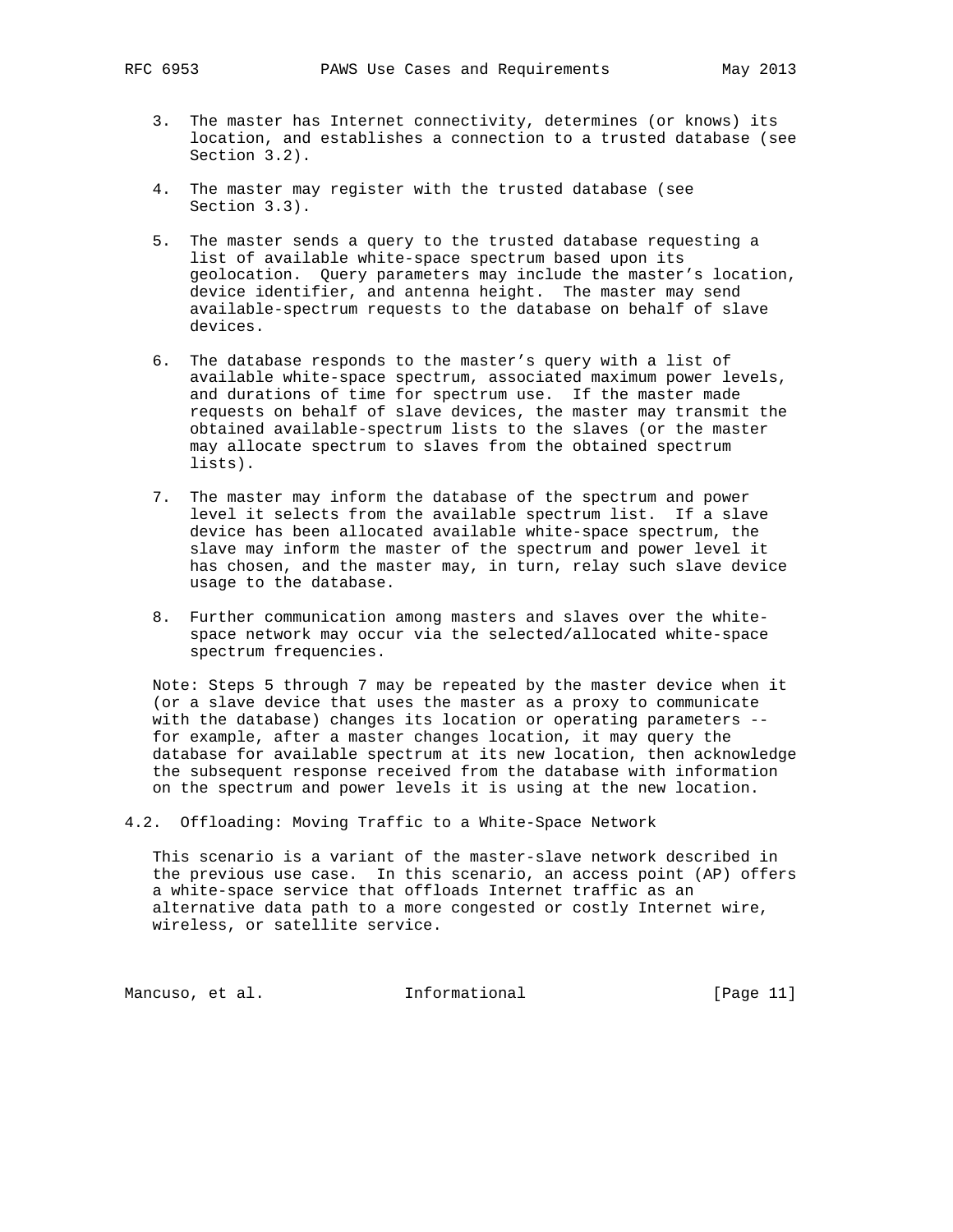Figure 3 shows an example of deployment of this scenario.



Figure 3: Offloading Traffic to a White-Space Network

 A simplified operation scenario of offloading content, such as video stream, from a congested or costly Internet connection to a white space service provided by an AP consists of the following steps:

- 1. The AP contacts the database to determine channels it can use.
- 2. The portable device connects to a paid Internet service and selects a video for streaming.
- 3. The portable device determines if it can offload to a white-space AP:
	- A. If the portable device knows its location, it
		- 1. asks the database (using the paid service) for available white-space spectrum;
		- 2. listens for and connects to the AP over the permitted white-space spectrum.
	- B. If the portable device does not have GPS or other means to determine its position, it
		- 1. uses non-white-space spectrum to listen for and connect to the AP;

Mancuso, et al. Informational [Page 12]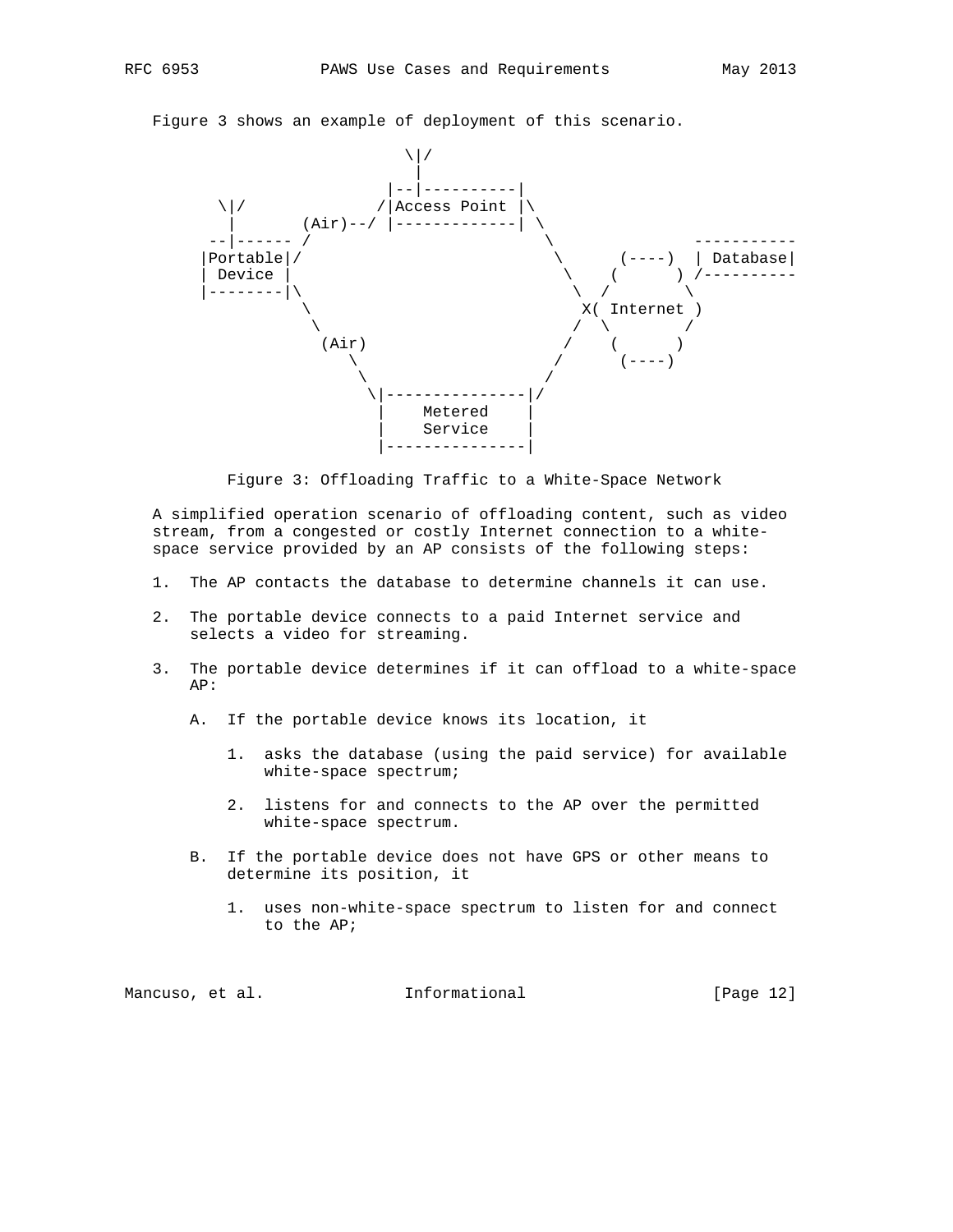- 2. asks the AP to query the database for permitted white space spectrum on its behalf;
- 3. uses the permitted white-space spectrum to connect to the AP.
- 4. The portable device accesses the Internet through the AP to stream the selected video.
- 4.3. White Space Serving as Backhaul

 In this use case, an Internet connectivity service is provided to users over a common wireless standard, such as Wi-Fi, with a white space master/slave network providing backhaul connectivity to the Internet. Note that Wi-Fi is referenced in Figure 4 and the following discussion, but any other technology can be substituted in its place.



Figure 4: White-Space Network Used for Backhaul

 Once the bridged device (Slave Bridge + Wi-Fi) is connected to a master and WS network, a simplified operation scenario of backhaul for Wi-Fi consists of the following steps:

- 1. A bridged slave device (Slave Bridge + Wi-Fi) is connected to a master device operating in the WS spectrum (the master obtains available white-space spectrum as described in Section 4.1).
- 2. Once the slave device is connected to the master, the Wi-Fi access point has Internet connectivity as well.
- 3. End users attach to the Wi-Fi network via their Wi-Fi-enabled devices and receive Internet connectivity.

Mancuso, et al. 10 Informational [Page 13]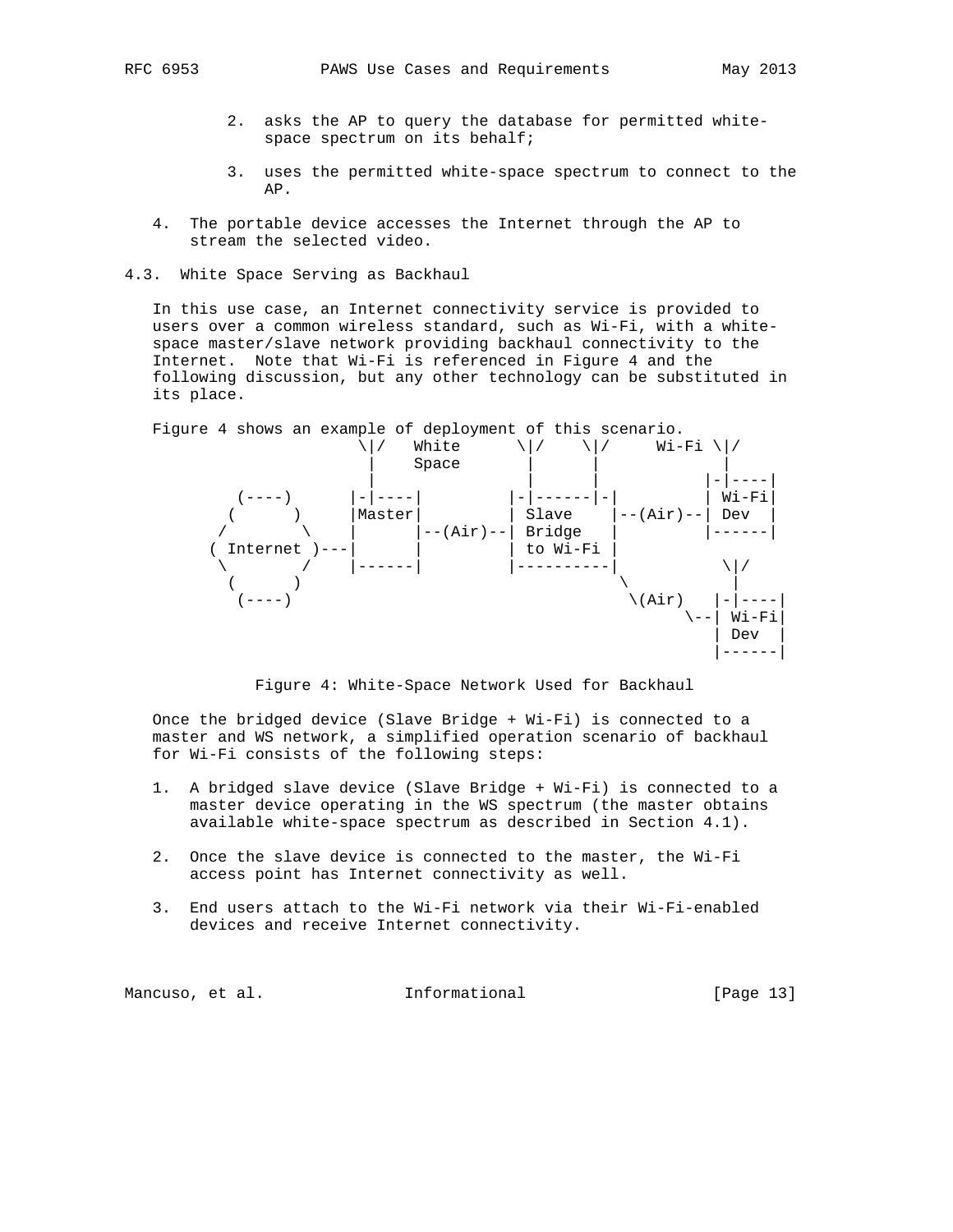## 4.4. Rapid Network Deployment during Emergencies

 Organizations involved in handling emergency operations maintain an infrastructure that relies on dedicated spectrum for their operations. However, such infrastructures are often affected by the disasters they handle. To set up a replacement network, spectrum needs to be quickly cleared and reallocated to the crisis response organization. Automation of this allocation and assignment is often the best solution. A preferred option is to make use of a robust protocol that has been adopted and implemented by radio manufacturers. A typical network topology solution might include wireless access links to the public Internet or private network, wireless ad hoc network radios working independently of a fixed infrastructure, and satellite links for backup where lack of coverage, overload, or outage of wireless access links can occur.

Figure 5 shows an example of deployment of this scenario.





 In the ad hoc network, all nodes are master nodes that allocate radio frequency (RF) channels from the database (as described in Section 4.1). However, the backhaul link may not be available to all nodes, such as depicted for the left node in the above figure. To handle RF channel allocation for such nodes, a master node with a

Mancuso, et al. 1nformational [Page 14]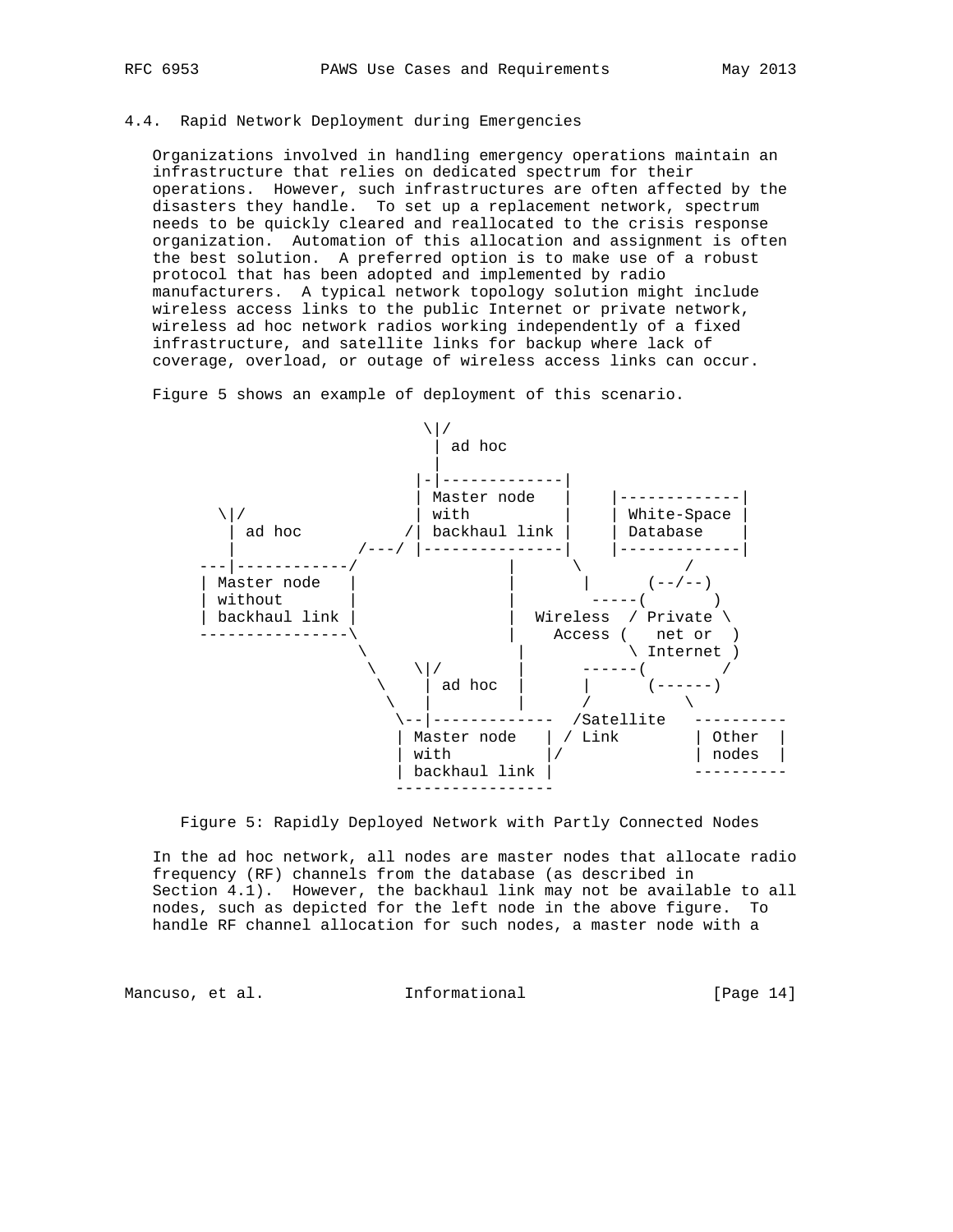backhaul link relays or proxies the database query for them. So master nodes without a backhaul link follow the procedure as defined for clients. The ad hoc network radios utilize the provided RF channels. Details on forming and maintenance of the ad hoc network, including repair of segmented networks caused by segments operating on different RF channels, is out of scope of spectrum allocation.

### 4.5. White Space Used for Local TV Broadcaster

 Available white-space spectrum can be deployed in novel ways to leverage the public use of hand-held and portable devices. One such use is white-space spectrum used for local TV transmission of audio video content to portable devices used by individuals in attendance at an event. In this use case, audience members at a seminar, entertainment event, or other venue plug a miniature TV receiver fob into their laptop, computer tablet, cell phone, or other portable device. A master device obtains a list of available white-space spectrum (as described in Section 4.1), then broadcasts audio-video content locally to the audience over one of the available frequencies. Audience members receive the content through their miniature TV receivers tuned to the appropriate white-space band for display on the monitors of their portable devices.

Figure 6 shows an example of deployment of this scenario.



Mancuso, et al. Informational [Page 15]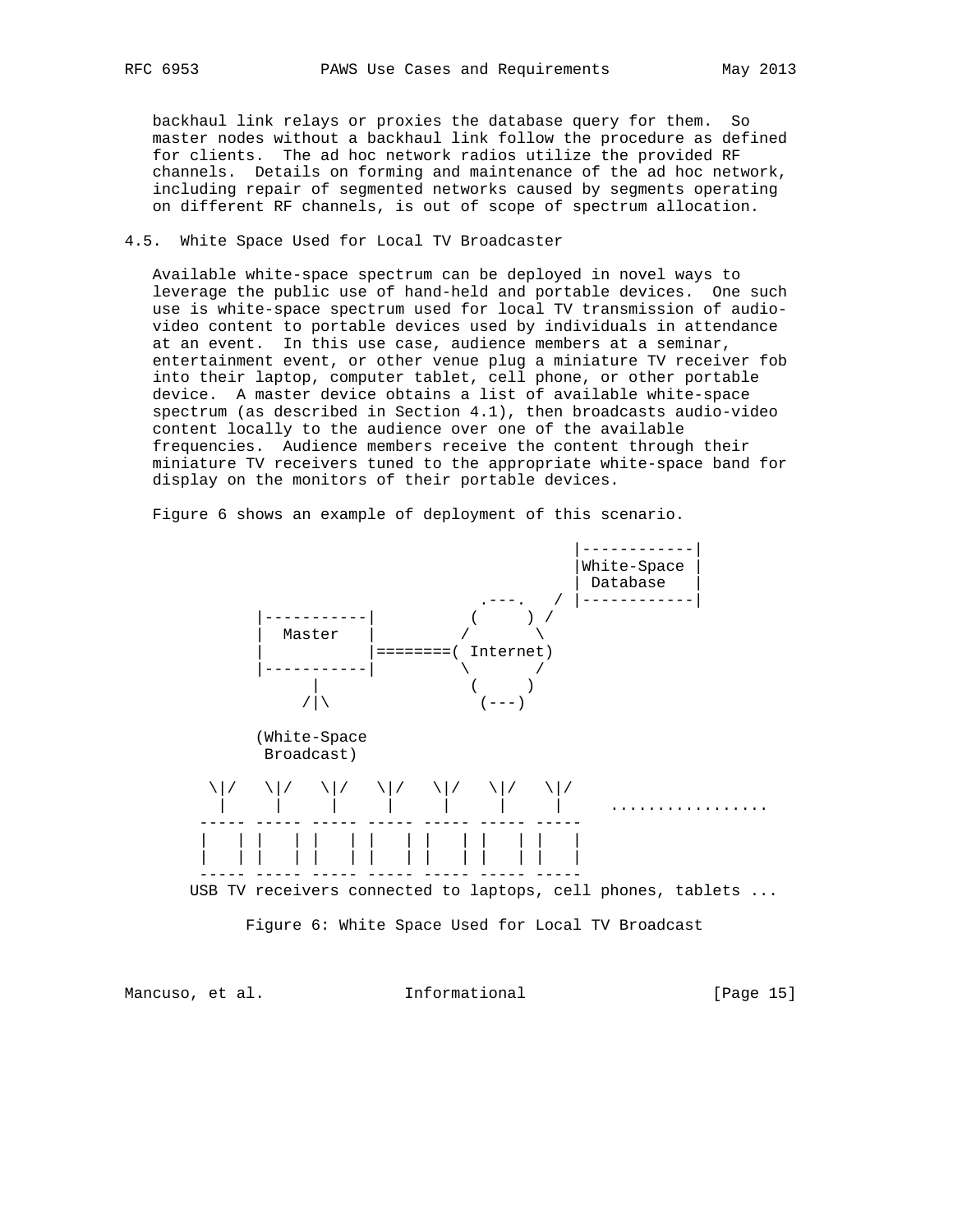### 5. Requirements

- 5.1. Data Model Requirements
	- D.1 The data model MUST support specifying the geolocation of the white-space device, the uncertainty in meters, the height and its uncertainty, and the percentage of confidence in the location determination. The data model MUST support [WGS84].
	- D.2 The data model MUST support specifying the data and other applicable requirements of the rule set that applies to the white-space device at a specified location.
	- D.3 The data model MUST support device description data that identifies a white-space device (serial number, certification IDs, etc.) and describes device characteristics, such as device class (fixed, mobile, portable, indoor, outdoor, etc.), Radio Access Technology (RAT), etc.
	- D.4 The data model MUST support specifying a manufacturer's serial number for a white-space device.
	- D.5 The data model MUST support specifying the antenna- and radiation-related parameters of the white-space device, such as:

antenna height

antenna gain

 maximum output power, Equivalent Isotropic Radiated Power (EIRP) in dBm (decibels referenced to 1 milliwatt)

 antenna radiation pattern (directional dependence of the strength of the radio signal from the antenna)

spectrum mask with lowest and highest possible frequency

 spectrum mask in dBr (decibels referenced to an arbitrary reference level) from peak transmit power in EIRP, with specific power limit at any frequency linearly interpolated between adjacent points of the spectrum mask

measurement resolution bandwidth for EIRP measurements

 D.6 The data model MUST support specifying owner and operator contact information for a transmitter. This includes the name of the transmitter owner and the name, postal address, email address, and phone number of the transmitter operator.

Mancuso, et al. 1nformational [Page 16]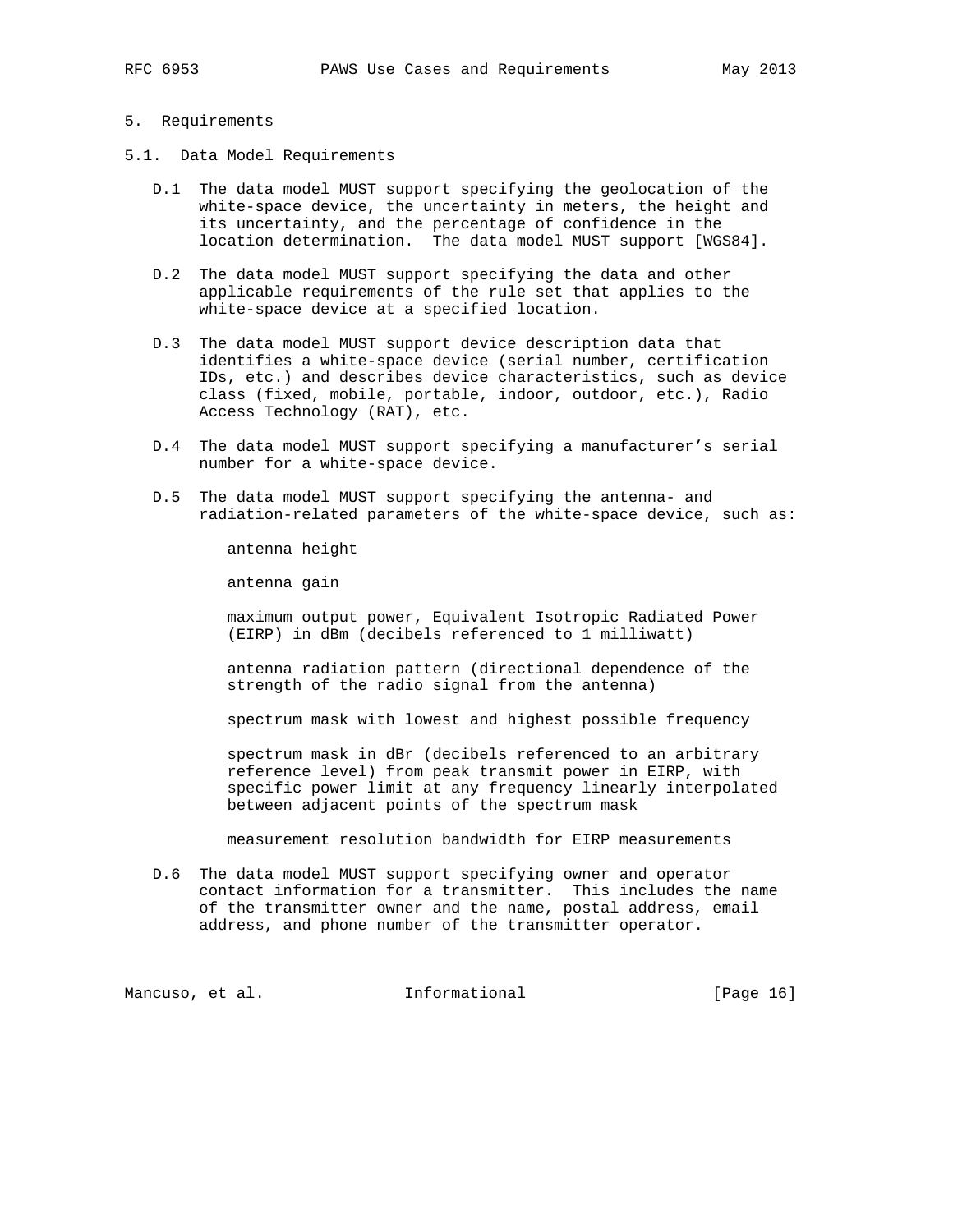- D.7 The data model MUST support specifying spectrum availability. Spectrum units are specified by low and high frequencies and may have an optional channel identifier. The data model MUST support a schedule including start time and stop time for spectrum unit availability. The data model MUST support maximum power level for each spectrum unit.
- D.8 The data model MUST support specifying spectrum availability information for a single location and an area (e.g., a polygon defined by multiple location points or a geometric shape such as a circle).
- D.9 The data model MUST support specifying the frequencies and power levels selected for use by a white-space device in the acknowledgment message.
- 5.2. Protocol Requirements
	- P.1 The master device identifies a database to which it can register, make spectrum availability requests, etc. The protocol MUST support the discovery of an appropriate database given a location provided by the master device. The master device MAY select a database by discovery at run time or by means of a pre-programmed URI. The master device MAY validate discovered or configured database addresses against a list of known databases (e.g., a list of databases approved by a regulatory body).
	- P.2 The protocol MUST support the database informing the master of the regulatory rules (rule set) that applies to the master device (or any slave devices on whose behalf the master is contacting the database) at a specified location.
	- P.3 The protocol MUST provide the ability for the database to authenticate the master device.
	- P.4 The protocol MUST provide the ability for the master device to verify the authenticity of the database with which it is interacting.
	- P.5 The messages sent by the master device to the database and the messages sent by the database to the master device MUST support integrity protection.
	- P.6 The protocol MUST provide the capability for messages sent by the master device and database to be encrypted.

Mancuso, et al. 100 Informational 100 [Page 17]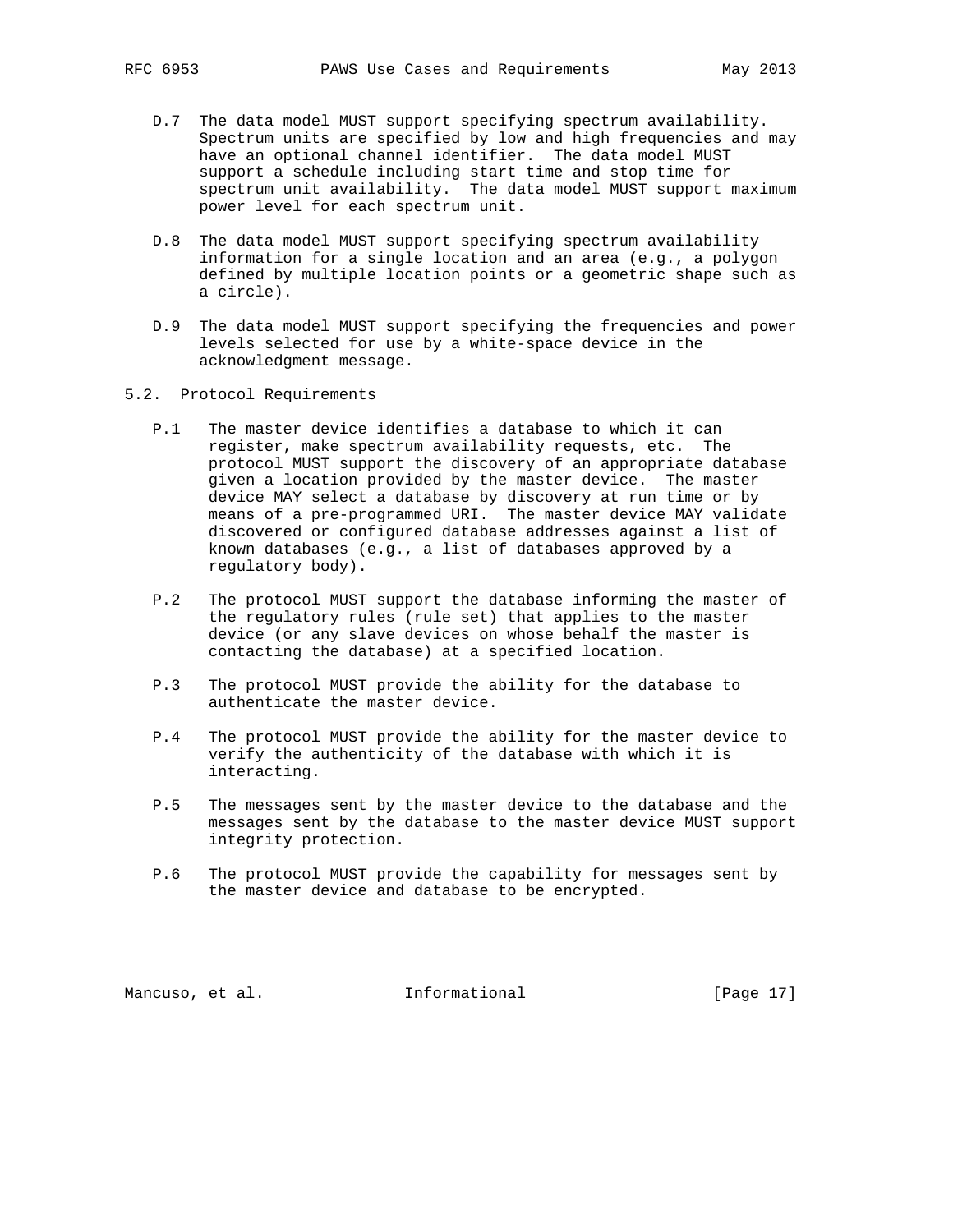- P.7 Tracking of master or slave device uses of white-space spectrum by database administrators, regulatory agencies, and others who have access to a white-space database could be considered invasive of privacy, including privacy regulations in specific environments. The PAWS protocol SHOULD support privacy sensitive handling of device-provided data where such protection is feasible, allowed, and desired.
- P.8 The protocol MUST support the master device registering with the database; see Device Registration (Section 3.3).
- P.9 The protocol MUST support a registration acknowledgment indicating the success or failure of the master device registration.
- P.10 The protocol MUST support an available spectrum request from the master device to the database, which may include one or more of the data items listed in Data Model Requirements (Section 5.1). The request may include data that the master device sends on its own behalf and/or on behalf of one or more slave devices.
- P.11 The protocol MUST support an available spectrum response from the database to the master device, which may include one or more of the data items listed in Data Model Requirements (Section 5.1). The response may include data related to master and/or slave device operation.
- P.12 The protocol MUST support a spectrum usage message from the master device to the database, which may include one or more of the data items listed in Data Model Requirements (Section 5.1). The message may include data that the master device sends on its own behalf and/or on behalf of one or more slave devices.
- P.13 The protocol MUST support a spectrum usage message acknowledgment.
- P.14 The protocol MUST support a validation request from the master device to the database to validate a slave device, which should include information necessary to identify the slave device to the database.
- P.15 The protocol MUST support a validation response from the database to the master to indicate if the slave device is validated by the database. The validation response MUST indicate the success or failure of the validation request.

Mancuso, et al. **Informational** [Page 18]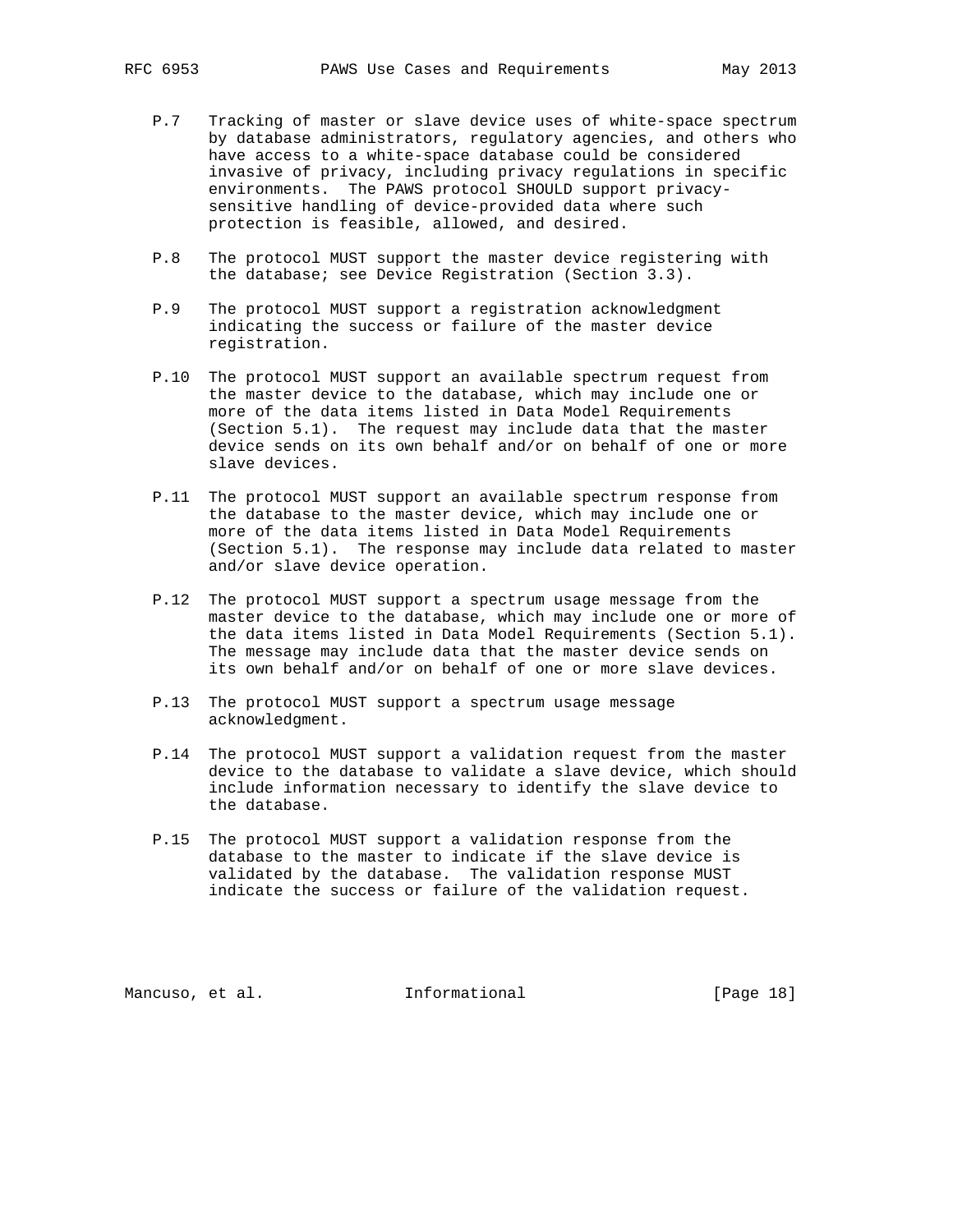- P.16 The protocol MUST support the capability for the database to inform master devices of changes to spectrum availability information.
- 5.3. Operational Requirements

 This section contains operational requirements of a database-device system, independent of the requirements of the protocol for communication between the database and devices.

- O.1 The master device must be able to connect to the database to send requests to the database and receive responses to, and acknowledgments of, its requests from the database.
- O.2 A master device MUST be able to determine its location including uncertainty and confidence level. A fixed master device may use a location programmed at installation.
- O.3 The master device MUST be configured to understand and comply with the requirements of the rule set of the regulatory body that apply to its operation at its location.
- O.4 A master device MUST query the database for the available spectrum at a specified location before starting radio transmission in white space at that location.
- O.5 A master device MUST be able to query the database for the available spectrum on behalf of a slave device at a specified location before the slave device starts radio transmission in white space at that location.
- O.6 The database MUST respond to an available spectrum request.
- 5.4. Guidelines

 White-space technology itself is expected to evolve and include attributes such as coexistence and interference avoidance, spectrum brokering, alternative spectrum bands, etc. The design of the data model and protocol should be cognizant of the evolving nature of white-space technology and consider the following set of guidelines in the development of the data model and protocol:

- 1. The data model SHOULD provide a modular design separating messaging-specific, administrative-specific, and spectrum specific parts into distinct modules.
- 2. The protocol SHOULD support determination of which administrative-specific and spectrum-specific modules are used.

Mancuso, et al. 10 Informational [Page 19]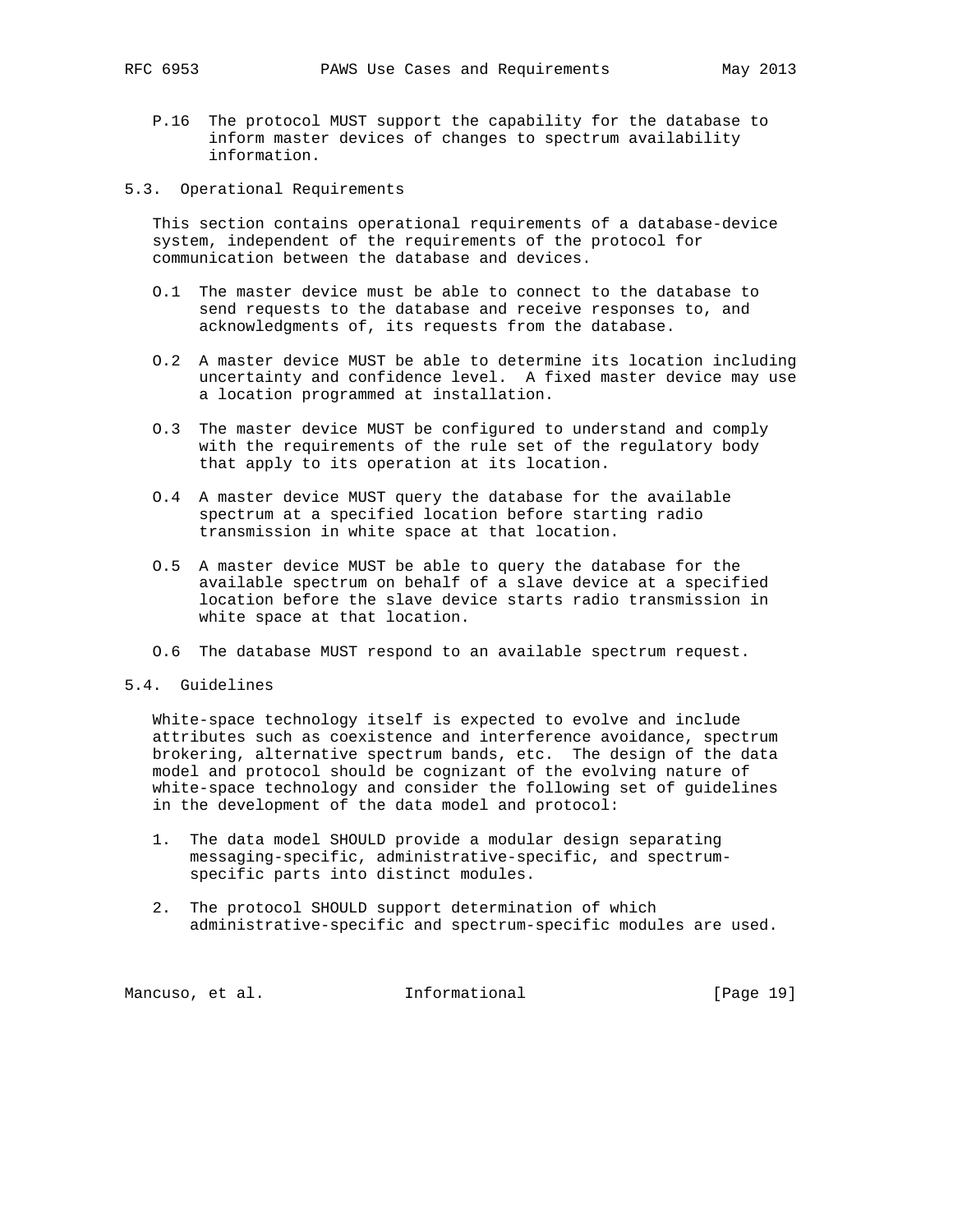#### 6. Security Considerations

 PAWS is a protocol whereby a master device requests a schedule of available spectrum at its location (or the location of its slave devices) before it (or they) can operate using those frequencies. Whereas the information provided by the database must be accurate and conform to applicable regulatory rules, the database cannot enforce, through the protocol, that a client device uses only the spectrum it provided. In other words, devices can put energy in the air and cause interference without asking the database. Hence, PAWS security considerations do not include protection against malicious use of the white-space spectrum.

Threat model for the PAWS protocol:

Assumptions:

 The link between the master device and the database can be wired or wireless and provides IP connectivity. It is assumed that an attacker has full access to the network medium between the master device and the database. The attacker may be able to eavesdrop on any communications between these entities.

 Threat 1: User modifies a device to masquerade as another valid certified device

 A master device identifies itself to the database in order to obtain information about available spectrum. Without suitable protection mechanisms, devices can listen to registration exchanges and later register with the database by claiming the identity of another device.

Threat 2: Spoofed database

 A master device attempts to discover a database (or databases) that it can query for available spectrum information. An attacker may attempt to spoof a database and provide responses to a master device that are malicious and result in the master device causing interference to the primary user of the spectrum.

Threat 3: Modifying or jamming a query request

 An attacker may modify or jam the query request sent by a master device to a database. The attacker may change the location of the device or its capabilities (transmit power, antenna height, etc.), and, as a result, the database responds with incorrect information about available spectrum or maximum

Mancuso, et al. 1nformational [Page 20]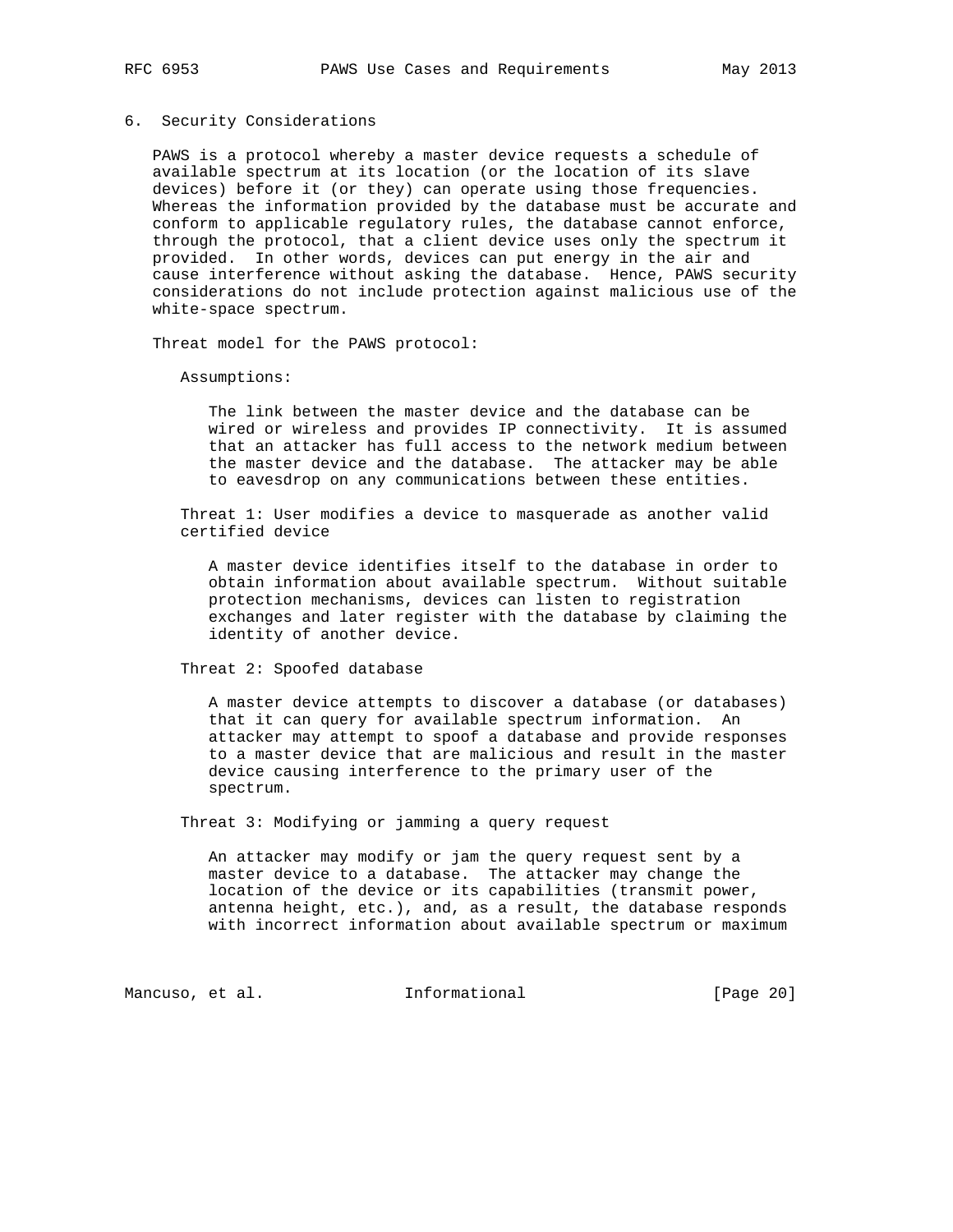transmit power allowed. The result of such an attack is that the master device can cause interference to the primary user of the spectrum. It may also result in a denial of service to the master device if the modified database response indicates that no channels are available to the master device or when a jammed query prevents the request from reaching the database.

Threat 4: Modifying or jamming a query response

 An attacker may modify or jam the query response sent by the database to a master device. For example, an attacker may modify the available spectrum or power-level information carried in the database response. As a result, a master device may use spectrum that is not available at a location or may transmit at a greater power level than allowed. Such unauthorized use can result in interference to the primary user of that spectrum. Alternatively, an attacker may modify a database response to indicate that no spectrum is available at a location (or jam the response), resulting in a denial of service to the master device.

 Threat 5: Third-party tracking of white-space device location and identity

 A master device may provide its identity in addition to its location in the query request. Such location/identity information can be gleaned by an eavesdropper and used for unauthorized tracking purposes.

 Threat 6: Malicious individual acts as a database to terminate or unfairly limit spectrum access of devices

 A database may include a mechanism by which service and spectrum allocated to a master device can be revoked by sending a revoke message to a master device. A malicious user can pretend to be a database and send a revoke message to that device. This results in denial of service to the master device.

 The security requirements arising from the above threats are captured in the requirements of Section 5.2.

Mancuso, et al. 100 Informational [Page 21]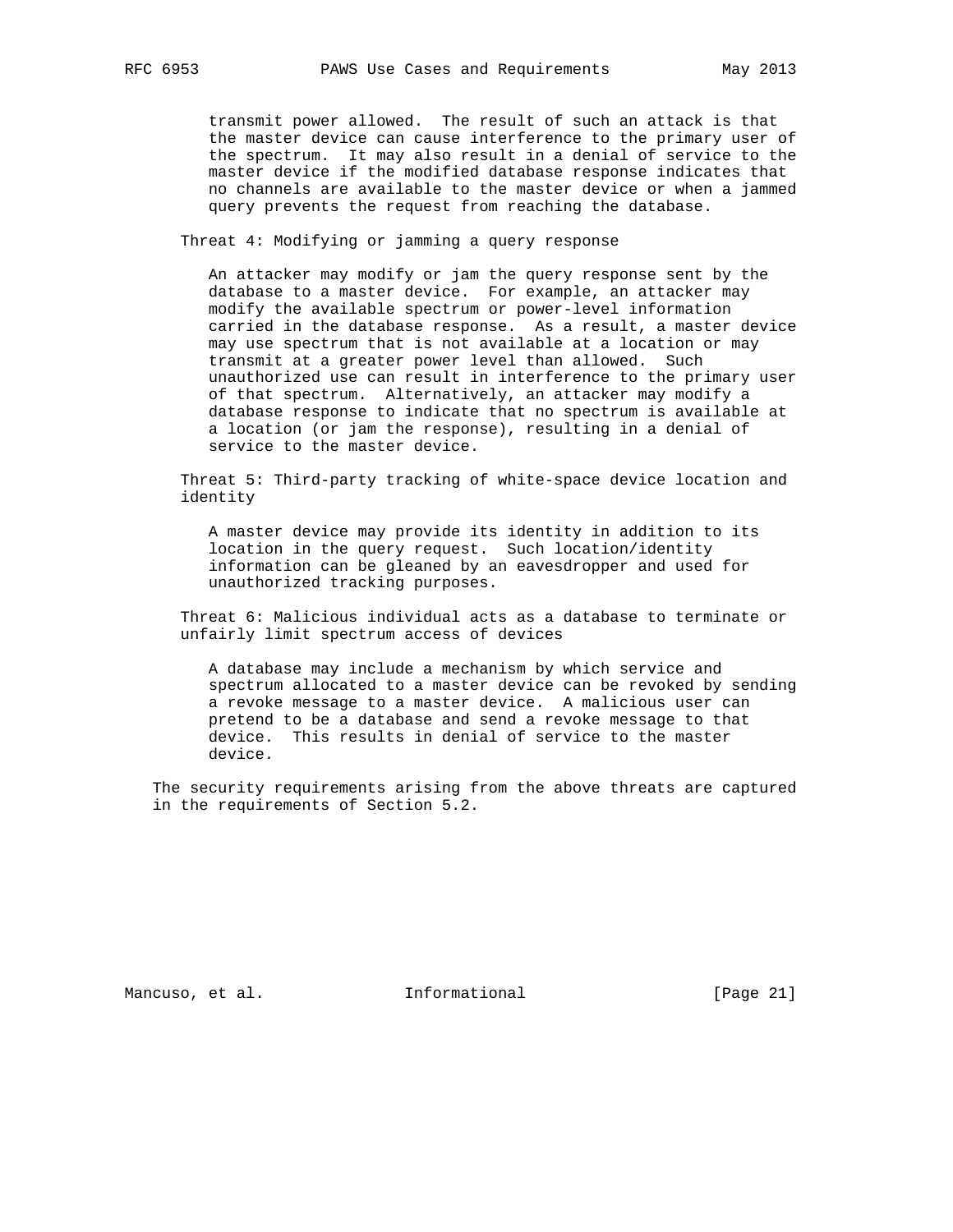- 
- 7. Acknowledgments

 The authors acknowledge Gabor Bajko, Teco Boot, Nancy Bravin, Rex Buddenberg, Vincent Chen, Gerald Chouinard, Stephen Farrell, Michael Fitch, Joel M. Halpern, Jussi Kahtava, Paul Lambert, Barry Leiba, Subramanian Moonesamy, Pete Resnick, Brian Rosen, Andy Sago, Peter Stanforth, John Stine, and Juan Carlos Zuniga for their contributions to this document.

- 8. References
- 8.1. Normative References
	- [RFC2119] Bradner, S., "Key words for use in RFCs to Indicate Requirement Levels", BCP 14, RFC 2119, March 1997.
	- [WGS84] National Imagery and Mapping Agency, "Department of Defense World Geodetic System 1984, Its Definition and Relationships with Local Geodetic Systems", NIMA TR8350.2 Third Edition Amendment 1, January 2000, <http://earth-info.nga.mil/GandG/publications/tr8350.2/ wgs84fin.pdf>.
- 8.2. Informative References
	- [CRADIO] Cognitive Radio Technologies Proceeding (CRTP), "Federal Communications Commission", ET Docket No. 03-108, August 2010, <http://fcc.gov/oet/cognitiveradio>.
	- [PAWS] Chen, V., Ed., Das, S., Zhu, L., Malyar, J., and P. McCann, "Protocol to Access Spectrum Database", Work in Progress, May 2013.

Mancuso, et al. 1nformational [Page 22]